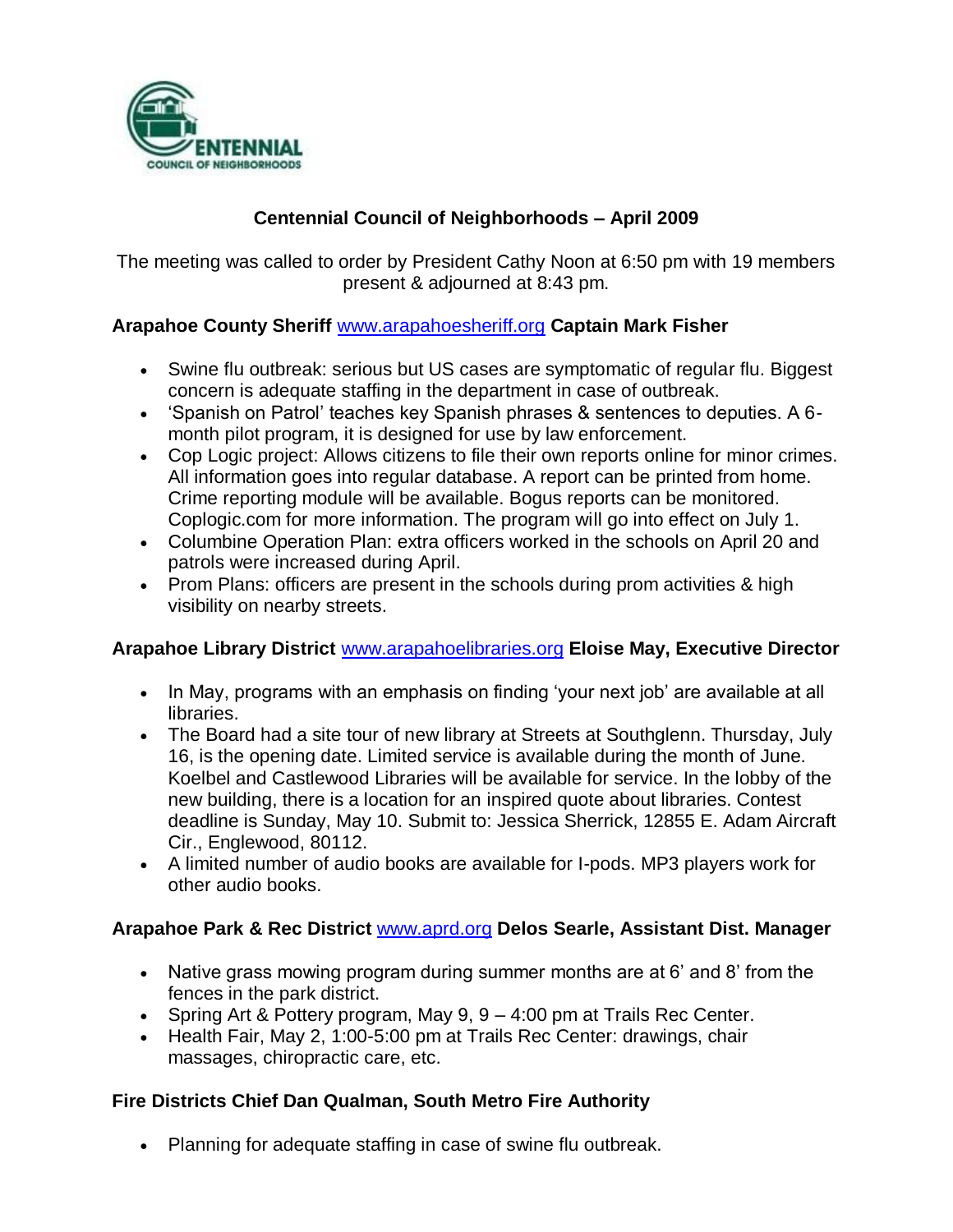- Cunningham: May 16, Open house at Station 63, Piccadilly and Riviera, 10:00 am, celebrating EMS work & skills.
- South Metro: Open House on May 16, 1:00  $-$  3:00 pm, at Station 47, 11685 N. Tomahawk.
- May 9 Colorado Fallen Fire Fighter Memorial ceremony, Belmar Park: 10:30 parade; 11:30 ceremony.
- Cunningham Fire District received a \$5000 grant to purchase materials to assist in fire fighting.
- Fire bans have been lifted but may be reinstated later in the season. It is a good time to do mitigation.
- March 4 57-year old man called and was in cardiac arrest. He was taken to the hospital where new methods to induce hypothermia to slow down body functions were successfully used.
- [www.cfpd.org](http://www.cfpd.org/) [www.littletongov.org](http://www.littletongov.org/) [www.parkerfire.org](http://www.parkerfire.org/)  [www.southmetro.org](http://www.southmetro.org/)

## **Cherry Creek Schools** [www.ccsd.k12.co.us](http://www.ccsd.k12.co.us/) **Wendy DeBell, Comm. Partnership Coordinator**

- All High Schools have events occurring during the springtime. Everyone is welcome to attend these events.
- Senior citizen property tax offset program is available in the district.
- Colorado budget shortfall will affect funding for K-12 education. Cherry Creek will need to return \$1.7 M to state in this fiscal year. Numbers may be reduced for next fiscal year at approximately \$180/student.
- Cost containment measures are being considered in the following areas: 4.5% reduction for next budget year, freezing certain open positions, administrative positions filed on case by case basis, reducing the number of school bus stops.
- District is growing at about 1000 students/year.
- By law monies from 3A and 3B must be spent on the designated items as outlined in the ballot proposals.
- Parent Communication System called Parent Ed. It utilizes parents' contact information.
- School Accountability Report; 60% of Cherry Creek Schools were rated excellent or high. Results are online.
- Topic of Swine flu is being discussed: monitoring and prevention are the two points. See website for updates.
- A STEM (Science, Technology, Engineering & Mathematics) facility will be built beginning in 2010 and open in August 2011 between Prairie Middle School and Overland H.S. for grades 6-12.

# **South Suburban Park & Rec** [www.sspr.org](http://www.sspr.org/) **Jean Flynn, Community Liaison**

- Showtime on Ice: Cinderella & Hairspray, May 1-3. Tickets: \$10 \$20 at the door, Ice Rink, 6580 S Vine.
- May 2: Tennis Carnival, Holly Tennis Center, 10 am-12:00 pm.
- May 26: National Senior Fitness Day at Lone Tree Rec Center. May 27 at Buck Rec Center with free screenings.
- 3-month summer pass: '108 Days of Summer Fun' to all Rec facilities for \$100. Available at all Rec Centers.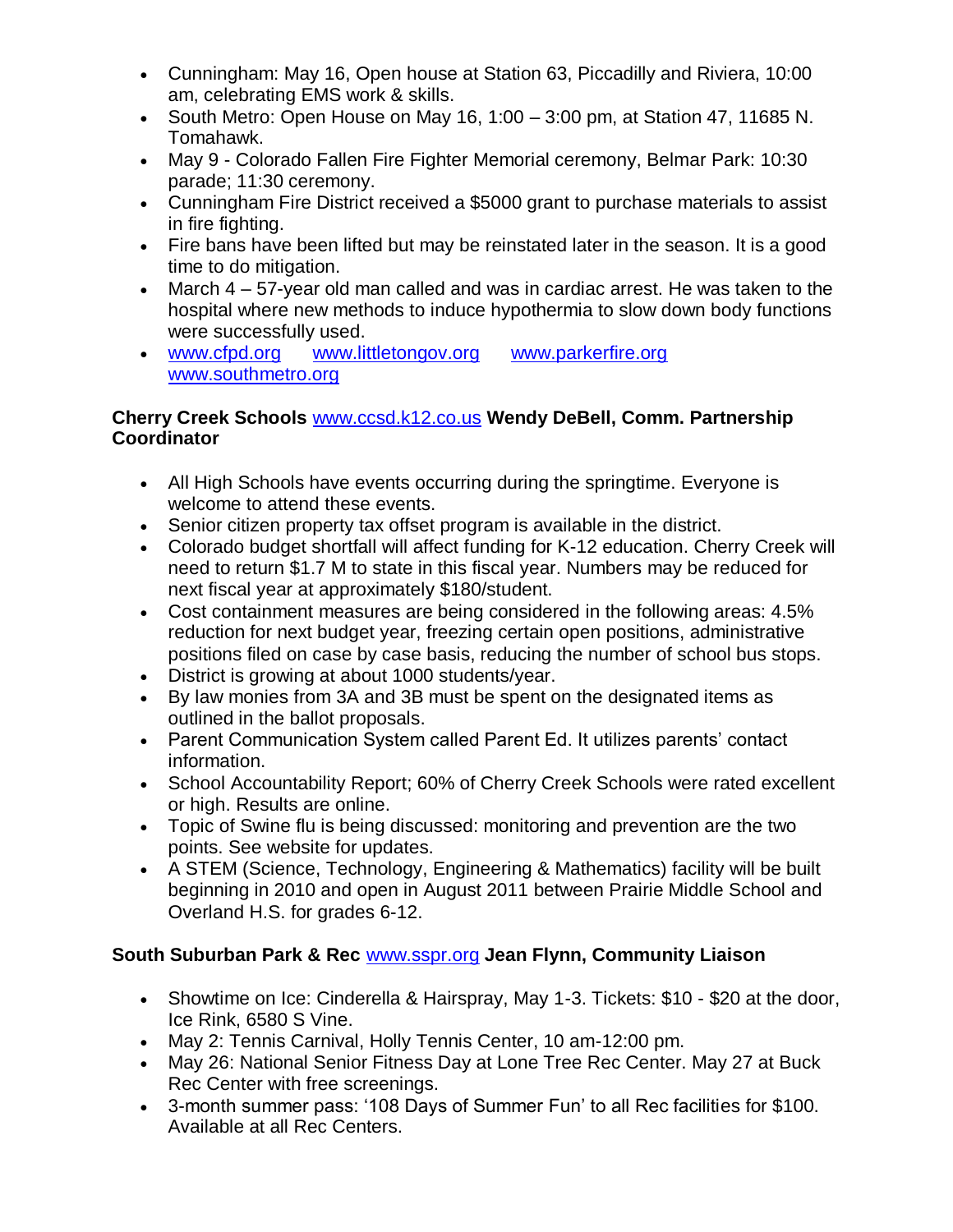- May 9: Highline Canal Run, 5K 9:00 am, and 10K, 8:00 am at deKoevend Park. Pre registration available.
- June 5: Hershey Track & Field, Euclid Middle School, kids can choose 3 track and field events, birth certificate needed.
- June 6: Centennial Spring Fling, 10:00-4:00, deKoevend Park, zany activities for all ages.
- June 13: Rockies Baseball Skills Challenge for kids, Cherry Knolls Park, 9:00 am, winners advance to regional and state finals. Bring birth certificate.

## **City of Centennial** [www.centennialcolorado.com](http://www.centennialcolorado.com/) **Cathy Noon, Andrea Suhaka**

Community Workshops:

May 9: Building Decks – 10 am-12:00 pm September 19: Basements 10:00 am-12:00 pm

June 23: Transportation - 7:00-9:00 pm October 21: Family Feud on Planning – 7:00 - 9:00 pm

August 25: General Code Enforcement – 7:00-9:00 pm

- Neighborhood Resource Guide was mailed to HOA's that have registered with the city. Available online.
- May 1: CenCON will no longer be sending city information. Individuals may subscribe online at [www.centennialcolorado.com](http://www.centennialcolorado.com/) and go to E-news signup.
- Civic Center Park: Design firm will incorporate comments & suggestions and bring back a plan.
- Election Commission applications are due on Friday, May 1:
- New Ordinances under consideration for code enforcement that currently cannot be enforced: 1) surfaced parking on an impervious surface – parking on lawns; 2) stockpiling [bikes, lawn mowers, etc.] 3) firewood – reduce from two cords to one cord, 4) right of way 5) sight triangles; 6)violations observed from private properties (from a neighbor's yard).
- Additionally, other topics under discussion include areas such as: RV parking on public or private streets, home occupations, number of vehicles /household, types of fowl, keeping of bees, requiring residential landscaping, abandoned property, Time frame for draft ordinances is August-September.

# **Land Use Code Update Cathy Noon, Andrea Suhaka**

- [www.centennialcodeupdate.com](http://www.centennialcodeupdate.com/) Citizens can check proposals and make comments on this interactive site.
- Code Rewrite Advisory Team met jointly with Council and Planning & Zoning in March. Next meeting is in June.
- Covers Land Use as well as the existing Land Use Code.
- The committee is comparing old code to new proposals, e.g. defining a commercial center, scale and setbacks, neighborhood character, reviewing current ordinances that apply.
- The Advisory Team did an exercise in planning for the future of the SW Corner of Arapahoe & I-25.
- How to plan the transition from one level of code to another is being considered.
- Citizen involvement in future planning is important.